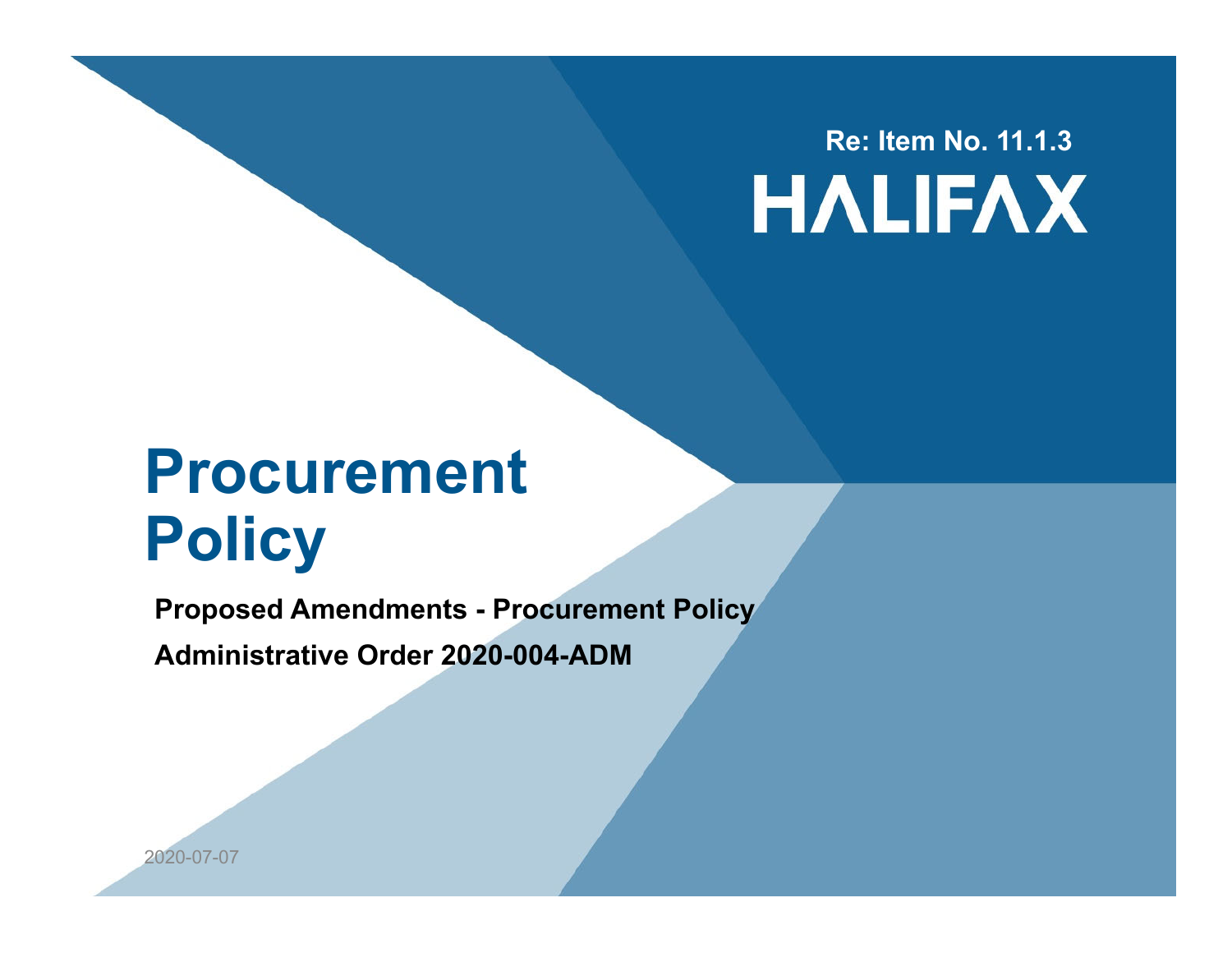### **Goals**

- Accountability
- Accessibility
- Transparency
- Integrity
- Social Procurement
- Efficiency
- Red Tape Reduction

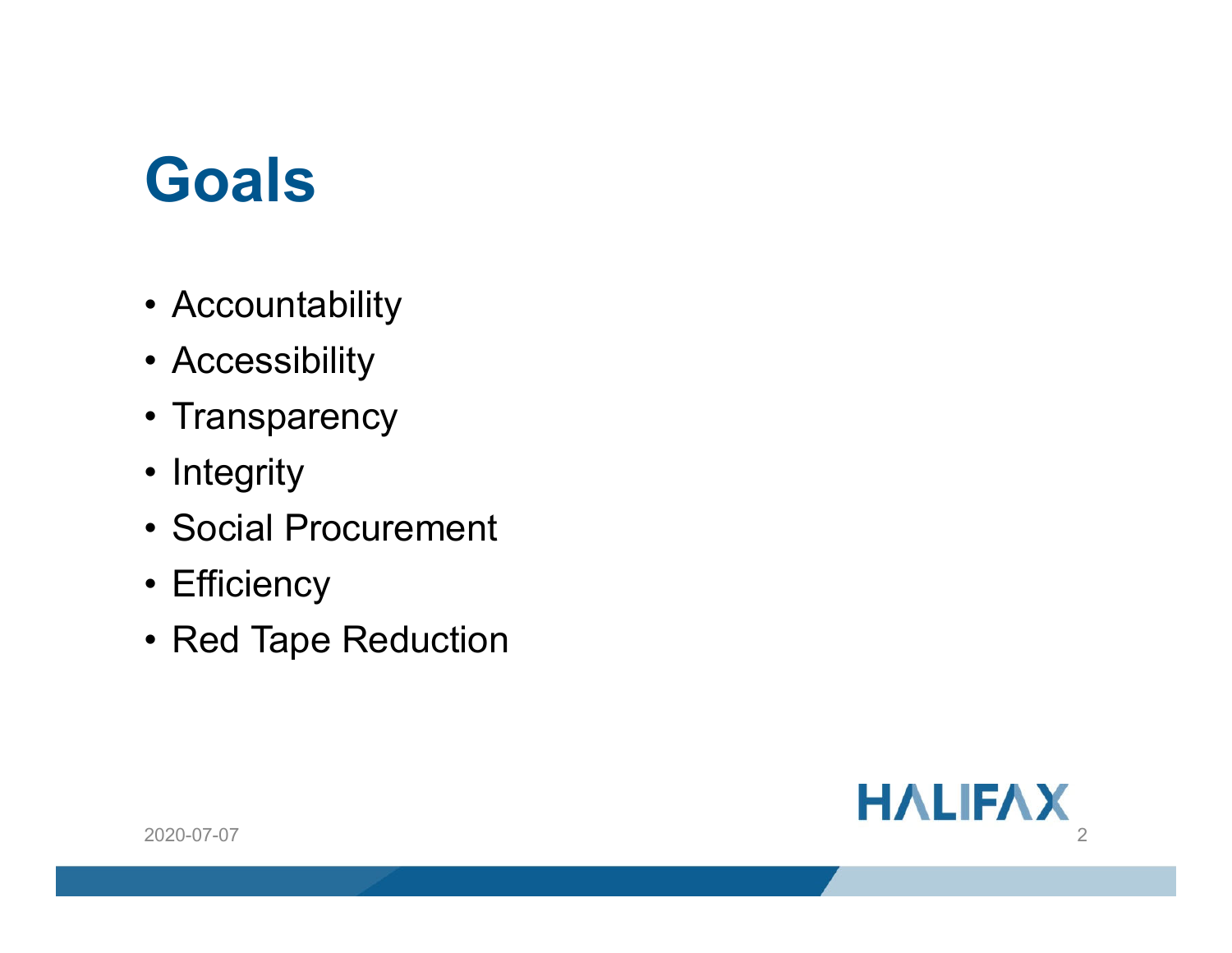## **Reasons for Change**

- Alignment to international treaties CETA and CFTA
- Streamline the policy to focus on authority, trade agreements and legislation
- Include Social Procurement Criteria
- Enable more efficient procurement strategies
- Gather and consider feedback from internal and external stakeholders

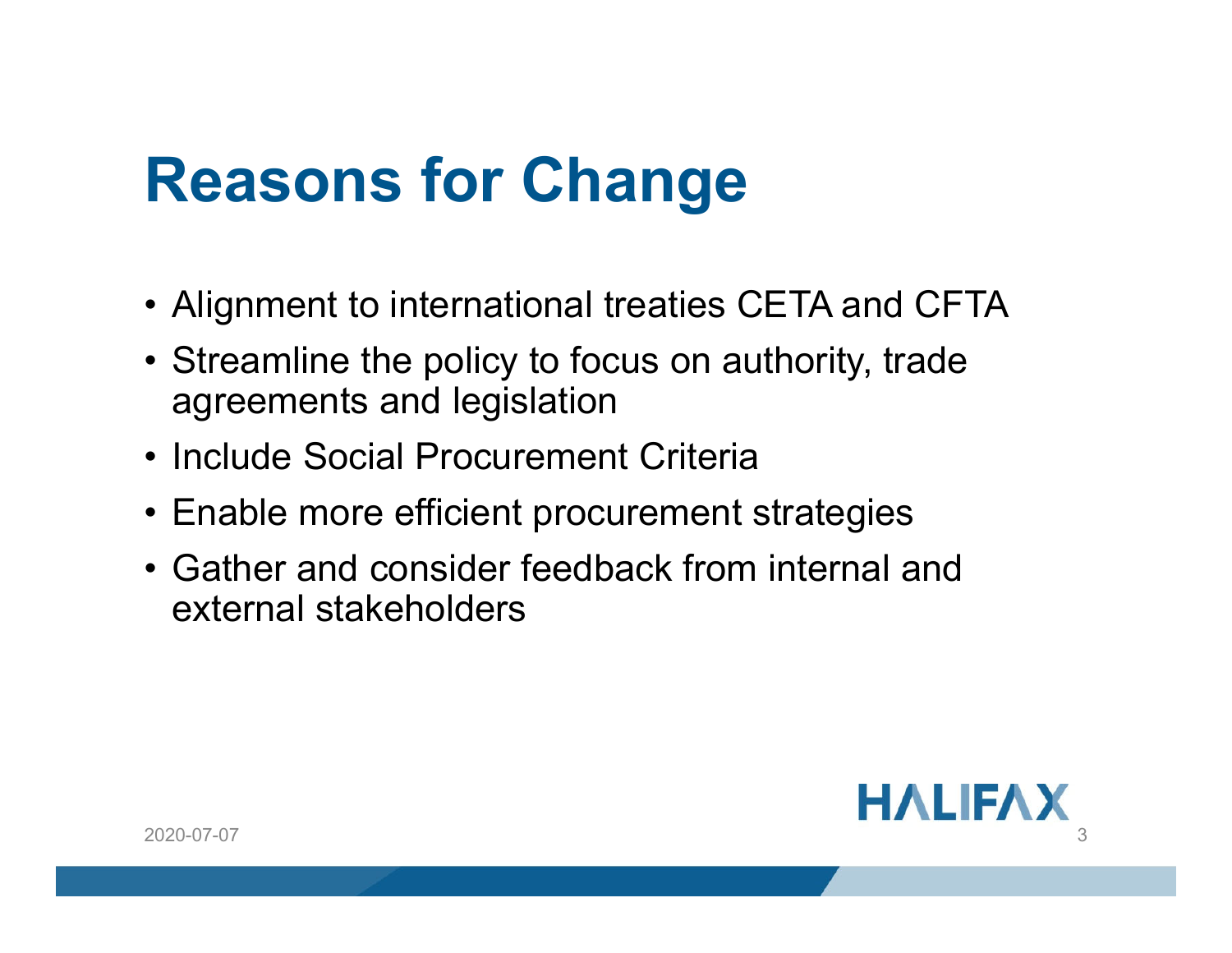# **Definitions**

- Housekeeping measures in line with common Procurement language, including common definitions of Buying Groups, Best Value and Notice of Intended Procurement
- Alternative Procurement replaces Sole Source, Emergency and Exceptional Circumstances
- Clear definitions will enable Procurement to support other policies of Council
- Added a standard public sector definition of Best Value to enable Social Procurement as described in the **Policy**

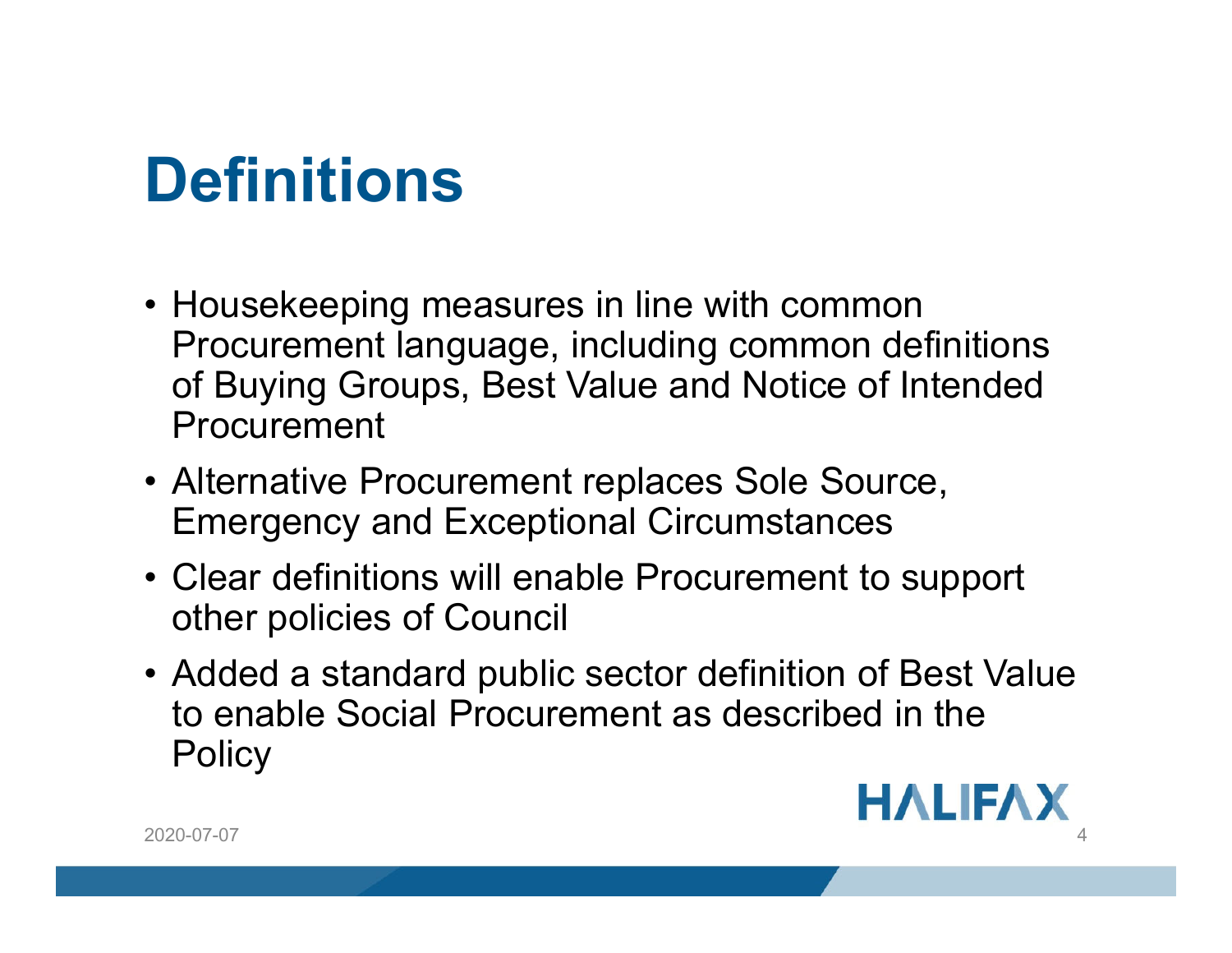### **Best Value**

- Best Value includes price, technical capabilities (if scored) and social value (if scored)
- Allows evaluation of proposals on more than just cost, it includes quality and other factors
- Must be described in full in the bid documents (RFPs, Quotes and Tenders) when low price is not the only evaluated criteria
- Method of determining Best Value cannot be redefined after closing.



2020-07-07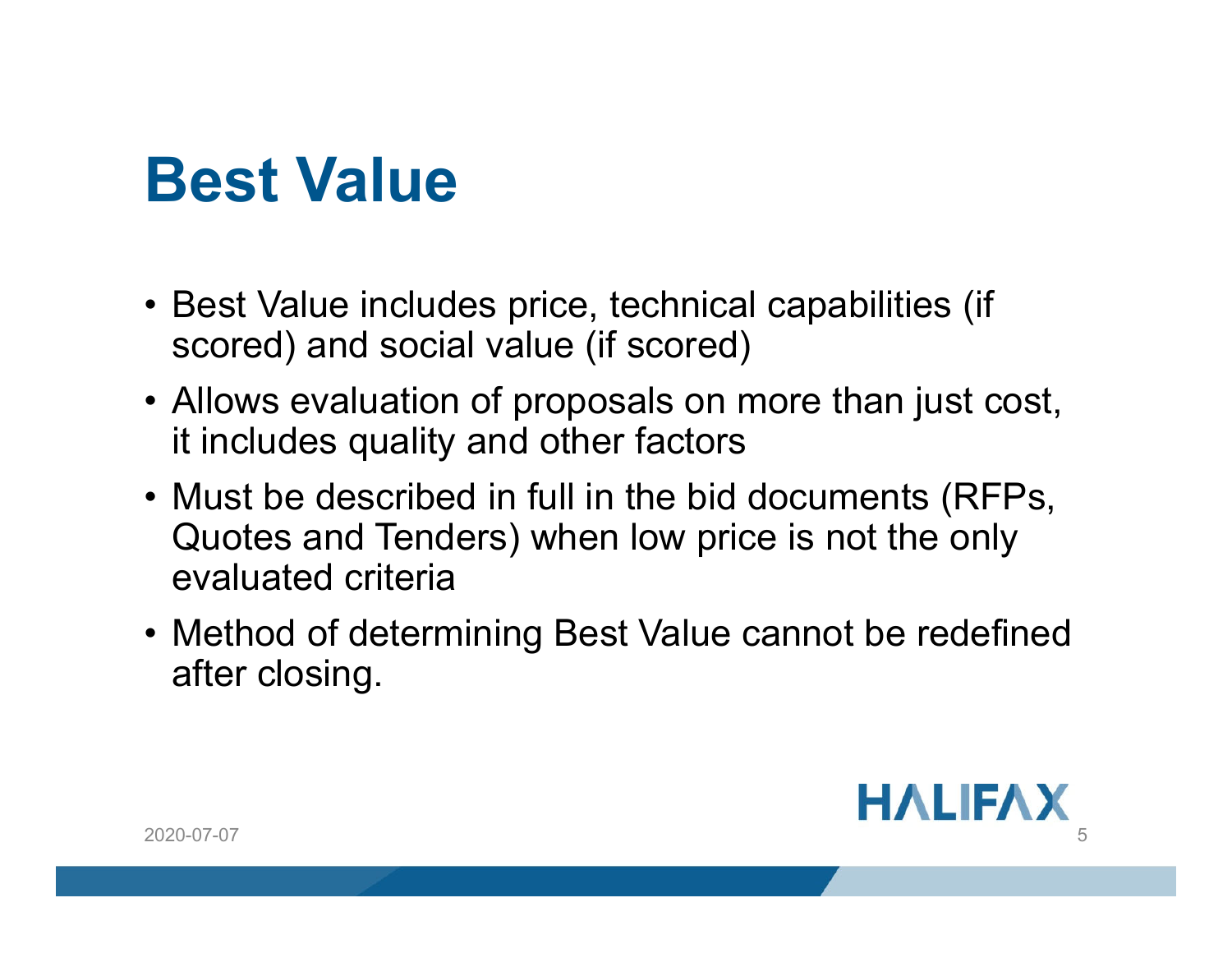# **Social Procurement**

- Builds on Council's Social Policy Framework
- Achieving Social Value
	- Evaluation of social value criteria in bid documents where appropriate and disclosed
	- Alternative Procurement (Sole Source) to Charities and Not-For-Profits when permitted by Policy and Trade Agreements
	- Invitational Procurement to Diverse Employers, Social Enterprise and Small to Medium Enterprise
- Standard Social Value Considerations may include
	- Employment
	- Skills Development and Training
	- Social Value Supply Chain
	- Community Development including diversity
	- Environmental Impact

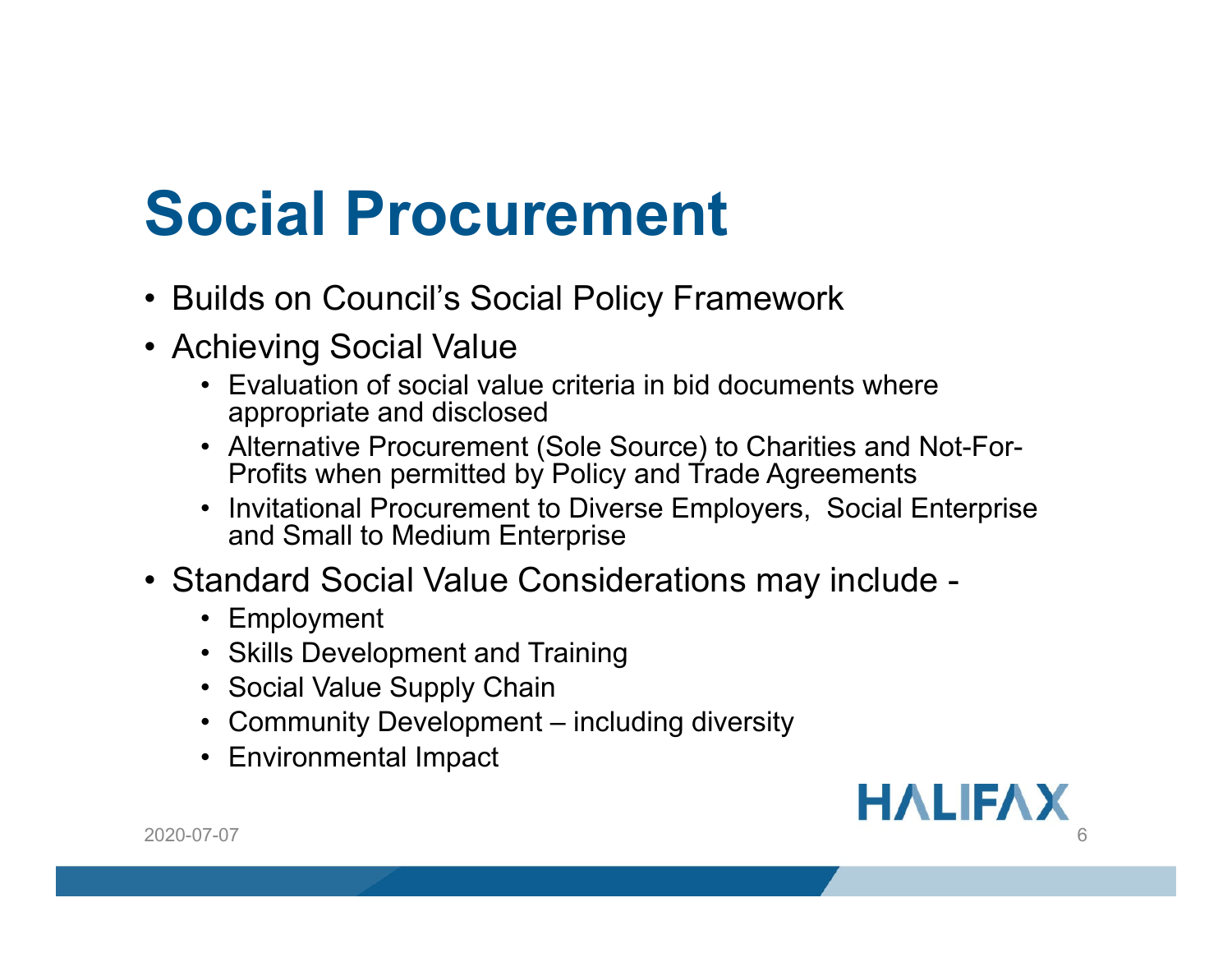# **Authority**

- Awards over \$1.250 million approved by Regional Council (no change from current policy)
- More clearly describes the responsibilities of the CAO, Business Units and the Procurement Section
- CAO authority is not changed from current policy
- Directors and Managers can delegate authority to project managers (employees) for efficiency

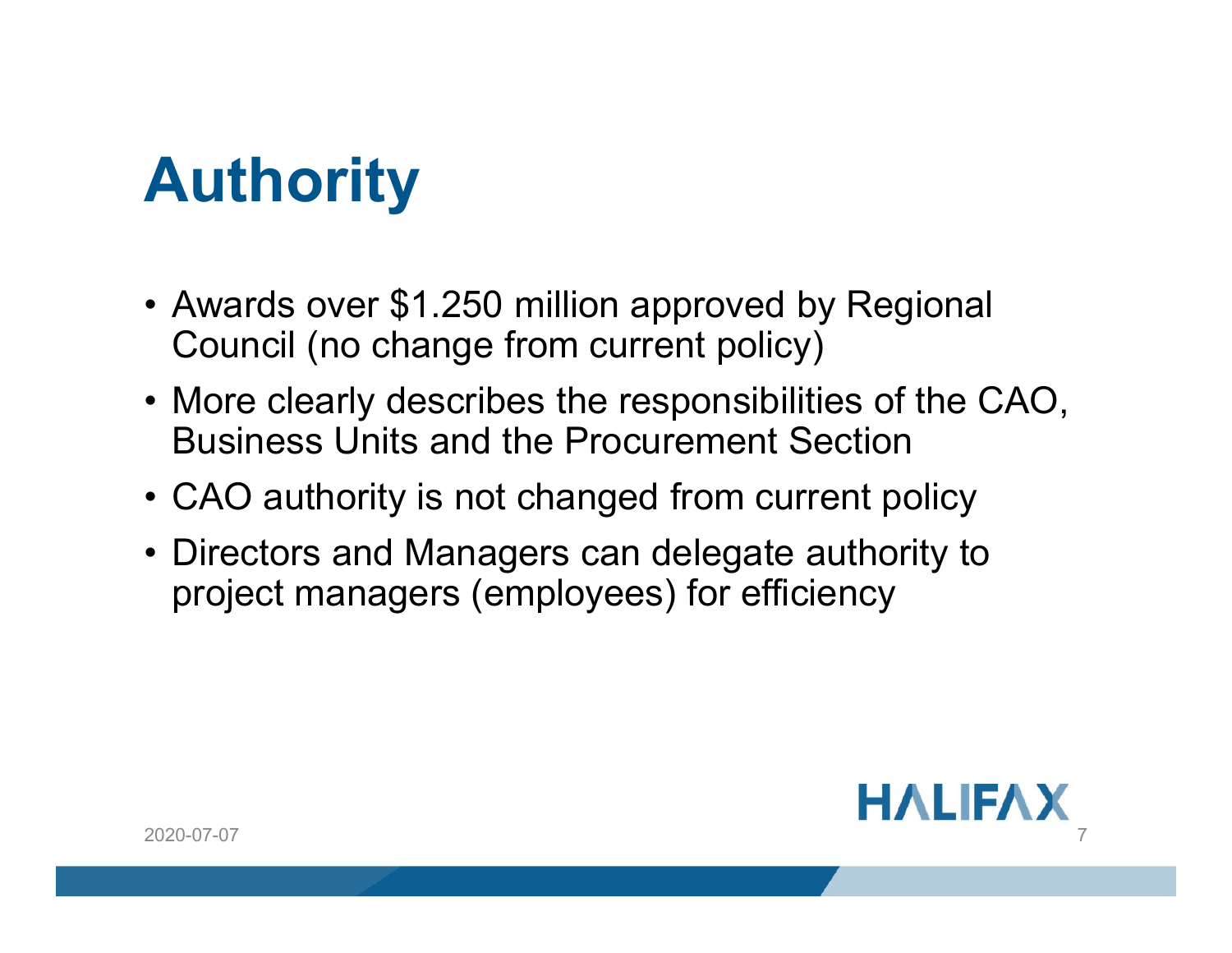### **Procurement Methods**

- "Alternative Procurement" methods replace current terms such as Sole Source, Exceptional Circumstances and Emergency Circumstances to correspond with Trade Agreements
- Allows the use of both Public and Privately-run Public Sector buying groups
- Enables a more strategic approach, including a more robust use of limited tendering (rosters).

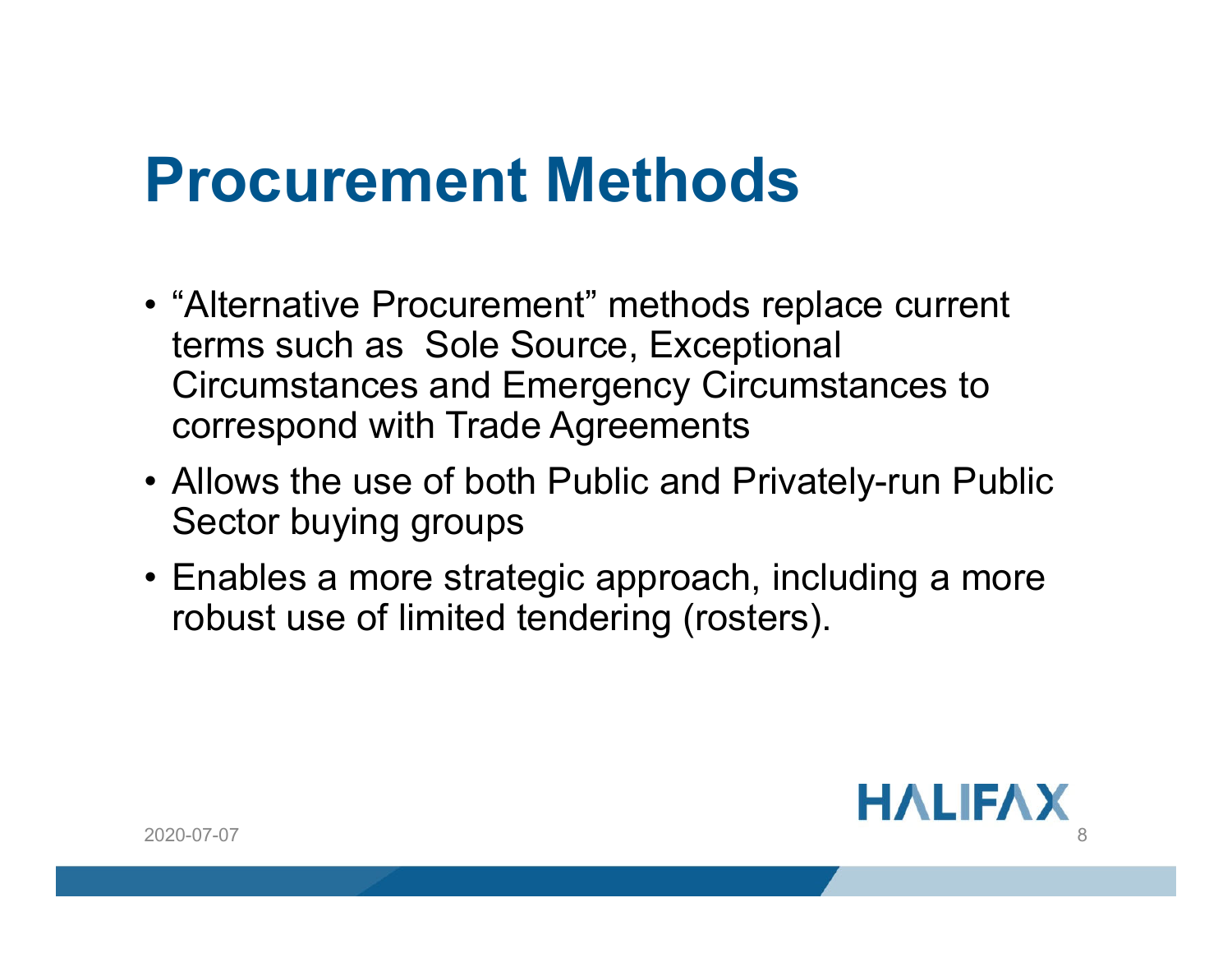# **Evaluating Bids and Awards**

- More clearly describes HRM's view of Best Value
- Enables the use of external Fairness Monitors for high value/high risk projects
- Maintains current authority value limits for Competitive Procurement
- Reflects the change in terminology for Alternative Procurement including Emergency/Urgent **Circumstances**
- Describes award publishing requirements per CFTA and CETA

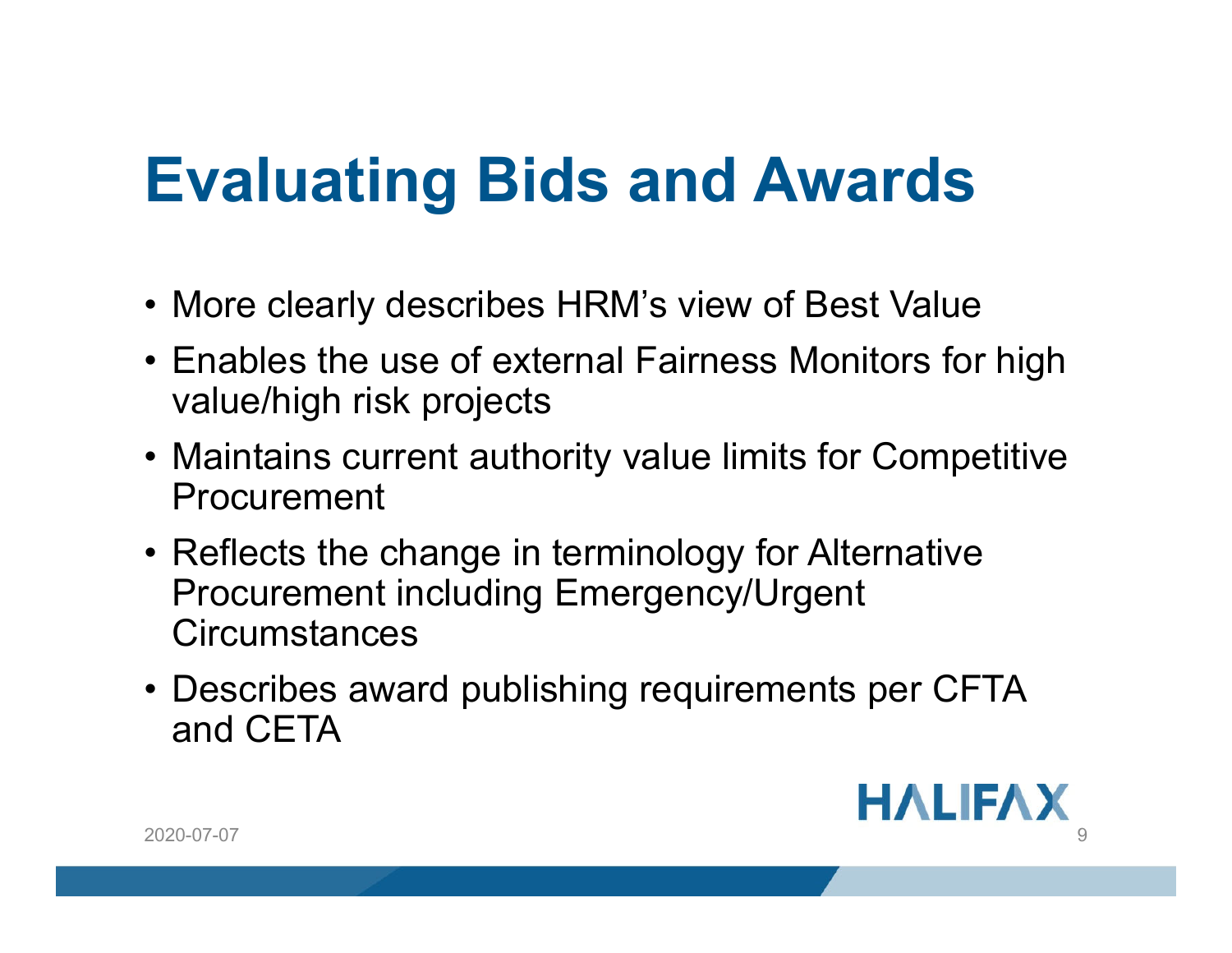# **Supplier Performance**

- Allows the Procurement Manager, in consultation with Business Unit Directors and Legal Services, to disqualify entities from bidding as the result of certain considerations, including performance and legal risks.
- Allows Contractors and Bidders to submit challenges and resolve disputes per the NS Procurement Act

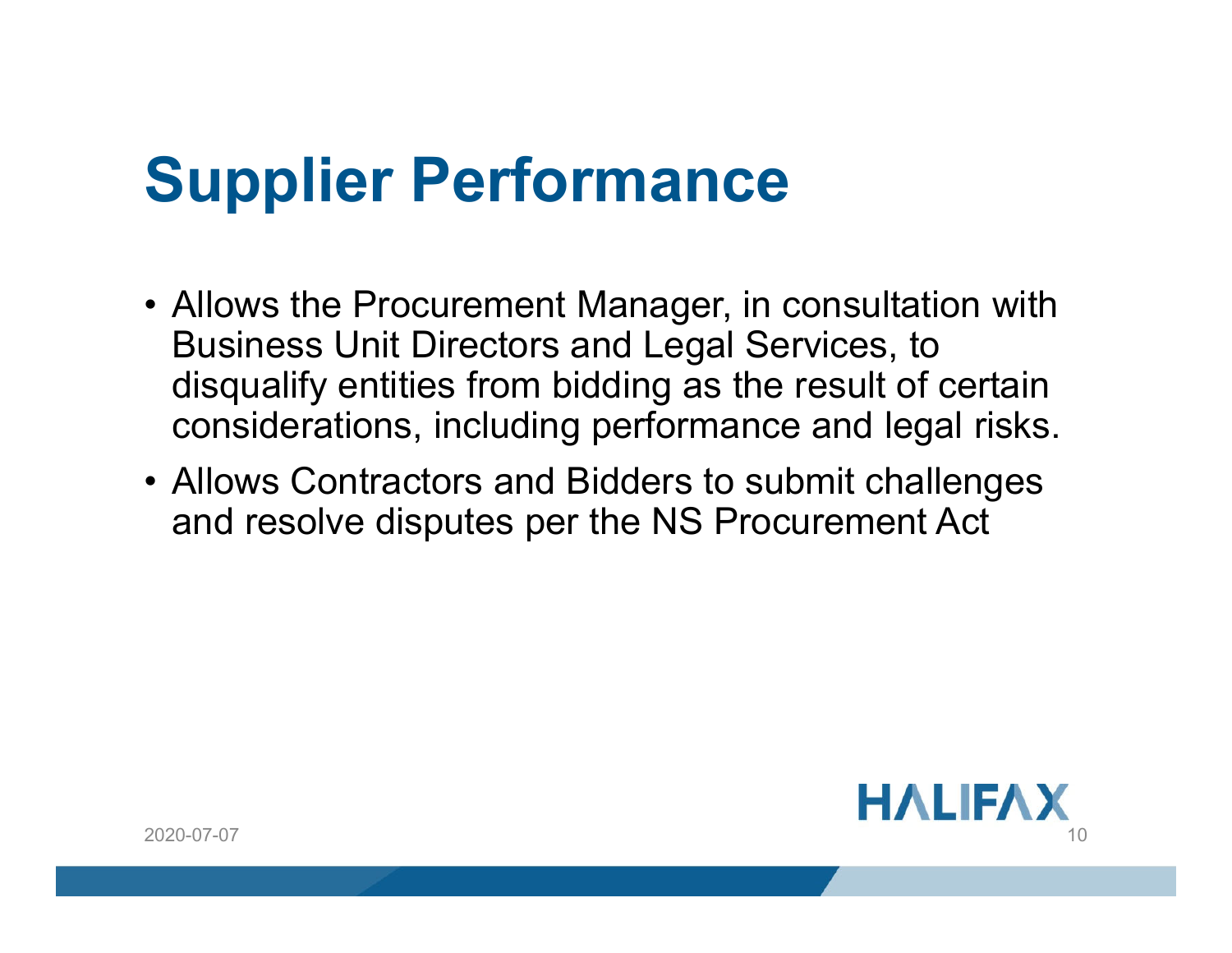# **Surplus and Facilities**

- Disposal of Surplus is not included in the new Procurement Policy
- A separate Policy has been developed for the Disposal of Surplus Assets and is subject to Council approval.
- Acquisition and Disposal of Facilities are no longer included in the Procurement Policy
- Real Property is constrained by Administrative Order 2018-004-ADM